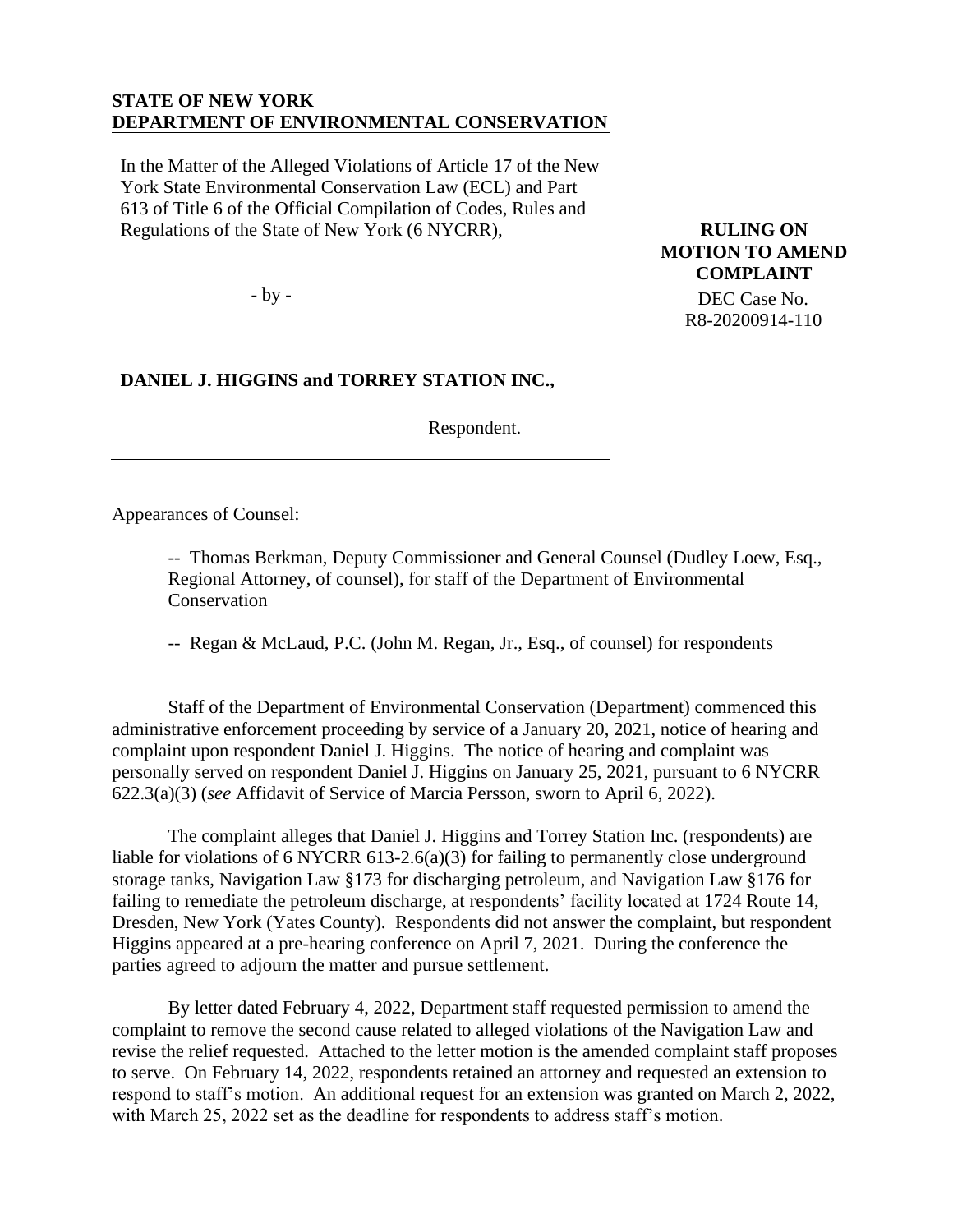By email dated March 25, 2022, respondents' attorney advised that respondents "were in agreement with the terms of the consent order that the Department has previously proposed." It was also respondents understanding that due to that representation there was no need to respond to staff's motion. By email dated March 28, 2022, Department staff argued that the matter had not yet been settled and an executed consent order had not been received from respondents. Staff requested that the February 4, 2022 motion be granted.

## **DISCUSSION**

Under the Department's Uniform Enforcement Hearing Procedures (6 NYCRR part 622 [Part 622]), a party may amend its pleading once without permission at any time before the period for responding expires (*see* 6 NYCRR 622.5[a]). Thereafter, consistent with the CPLR, a party may amend its pleading at any time prior to the final decision of the Commissioner by permission of the Administrative Law Judge (ALJ) or the Commissioner, and absent prejudice to the ability of any other party to respond (*see* 6 NYCRR 622.5[b]).

Pursuant to the CPLR, a party may amend its pleading at any time by leave of court or by stipulation of all parties (*see* CPLR 3025[b]). Leave to amend shall be freely given upon such terms as may be just, including the granting of continuances (*see id.*).

Except where otherwise prescribed by law or order of the court, an answer or reply to an amended pleading is required if an answer or reply is required to the pleading being amended (*see* CPLR 3025[d]). Service of such an answer or reply shall be made within twenty days after service of the amended pleading to which it responds (*see id.*). Pursuant to Part 622, respondent has twenty days after receipt of the amended pleading to serve an answer (*see* 6 NYCRR 622.4[a]).

On this motion, Department staff seeks leave to amend its complaint to remove a cause of action and amend the relief requested. Staff asserts that respondents will not be prejudiced if its motion is granted because respondents will have the opportunity to answer the amended complaint if the motion is granted.

Notwithstanding the fact that there may be an impending settlement of this matter, I previously set March 25, 2022 as the deadline for respondents to address staff's motion. Respondents' assertion that respondents agreed with the terms of settlement set forth by Department staff, without submitting an executed order on consent, does not obviate the need to respond to staff's motion as previously directed.

Respondents have not opposed Department staff's motion. Staff's motion, which was made prior to the filing of a statement of readiness for adjudicatory hearing or any other motion practice, is brought on sufficiently early in the pleading stage to allow respondents an adequate opportunity to respond to staff's amended complaint. Accordingly, Department staff's motion should be granted.